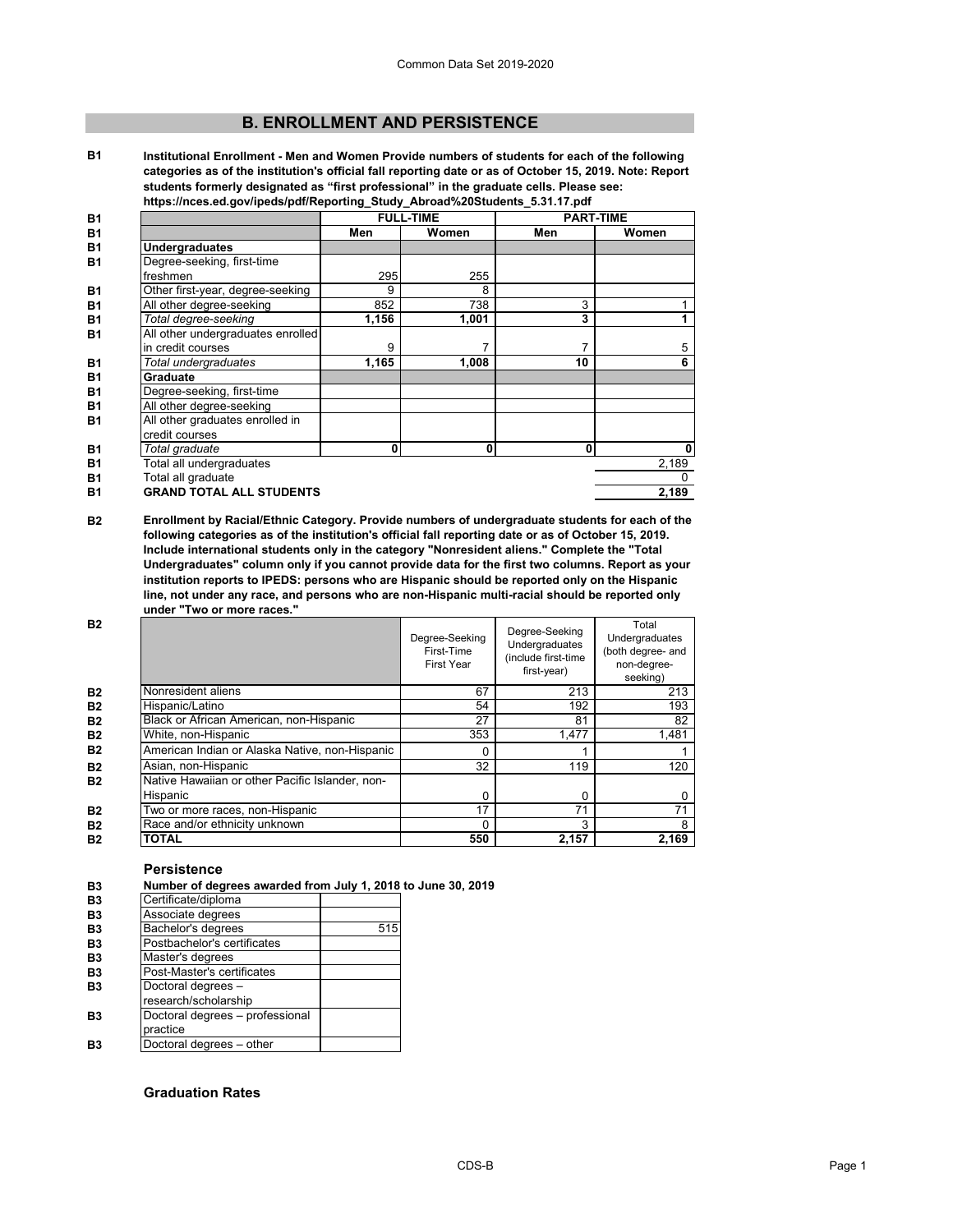The items in this section correspond to data elements collected by the IPEDS Web-based Data Collection System's Graduation Rate Survey (GRS). For complete instructions and definitions of data elements, see the IPEDS GRS Forms and Instructions for the 2019-20 Survey

## **For Bachelor's or Equivalent Institutions**

In the following section for bachelor's or equivalent programs, please disaggregate the Fall 2012 and Fall 2013 cohorts (formerly CDS B4-B11) into four groups:

• Students who received a Federal Pell Grant\*

• Recipients of a subsidized Stafford Loan who did not receive a Pell Grant

• Students who did not receive either a Pell Grant or a subsidized Stafford Loan

• Total (all students, regardless of Pell Grant or subsidized loan status)

\*Students who received both a Federal Pell Grant and a subsidized Stafford Loan should be reported in the "Recipients of a Federal Pell Grant" column.

For each graduation rate grid below, the numbers in the first three columns for Questions A-G should sum to the cohort total in the fourth column (formerly CDS B4-B11).

#### *Fall 2013 Cohort*

|                        |                                                                                                                                                                                                                                                                             | <b>Recipients of</b><br>a Federal<br>Pell Grant | Recipients of a<br><b>Subsidized</b><br><b>Stafford Loan</b><br>who did not<br>receive a Pell<br>Grant | <b>Students who</b><br>did not receive<br>either a Pell<br>Grant or a<br>subsidized<br><b>Stafford Loan</b> | Total (sum of 3<br>columes to the<br>left) |
|------------------------|-----------------------------------------------------------------------------------------------------------------------------------------------------------------------------------------------------------------------------------------------------------------------------|-------------------------------------------------|--------------------------------------------------------------------------------------------------------|-------------------------------------------------------------------------------------------------------------|--------------------------------------------|
| Formerly<br><b>B4</b>  | A- Initital 2013 cohort of first-time, full-<br>time bachelor's (or equivalent) degree<br>seeking undergraduate-students                                                                                                                                                    | 89                                              | 147                                                                                                    | 323                                                                                                         | 559                                        |
| Formerly<br>В5         | B- Of the initial 2013 cohort, how many did not<br>persist and did not graduate for the following<br>reasons: deceased, permanently disabled,<br>armed forces, foreign aid service of the federal<br>government, or official church missions; total<br>allowable exclusions | 0                                               | 0                                                                                                      | 0                                                                                                           | 0                                          |
| Formerly<br>Β6         | C- Final 2013 cohort, after adjusting for<br>allowable exclusions                                                                                                                                                                                                           | 89                                              | 147                                                                                                    | 323                                                                                                         | 559                                        |
| Formerly<br>В7         | D - Of the initial 2013 cohort, how many<br>completed the program in four years or<br>less (by Aug. 31, 2017)                                                                                                                                                               | 72                                              | 122                                                                                                    | 242                                                                                                         | 436                                        |
| Formerly<br>B8         | E - Of the initial 2013 cohort, how many<br>completed the program in more than four<br>years but in five years or less (after Aug.<br>31, 2017 and by Aug. 31, 2018)                                                                                                        | 5                                               | 5                                                                                                      | 12                                                                                                          | 22                                         |
| Formerly<br>B9         | F - Of the initial 2013 cohort, how many<br>completed the program in more than five<br>years but in six years or less (after Aug.<br>31, 2018 and by Aug. 31, 2019)                                                                                                         | $\mathbf{1}$                                    | 0                                                                                                      | 1                                                                                                           | $\overline{2}$                             |
| Formerly<br>B10        | G - Total graduating within six years (sum<br>of lines D, E, and F)                                                                                                                                                                                                         | 78                                              | 127                                                                                                    | 255                                                                                                         | 460                                        |
| Formerly<br><b>B11</b> | H - Six-year graduation rate for 2013<br>cohort (G divided by C)                                                                                                                                                                                                            | 87.6%                                           | 86.4%                                                                                                  | 78.9%                                                                                                       | 82.3%                                      |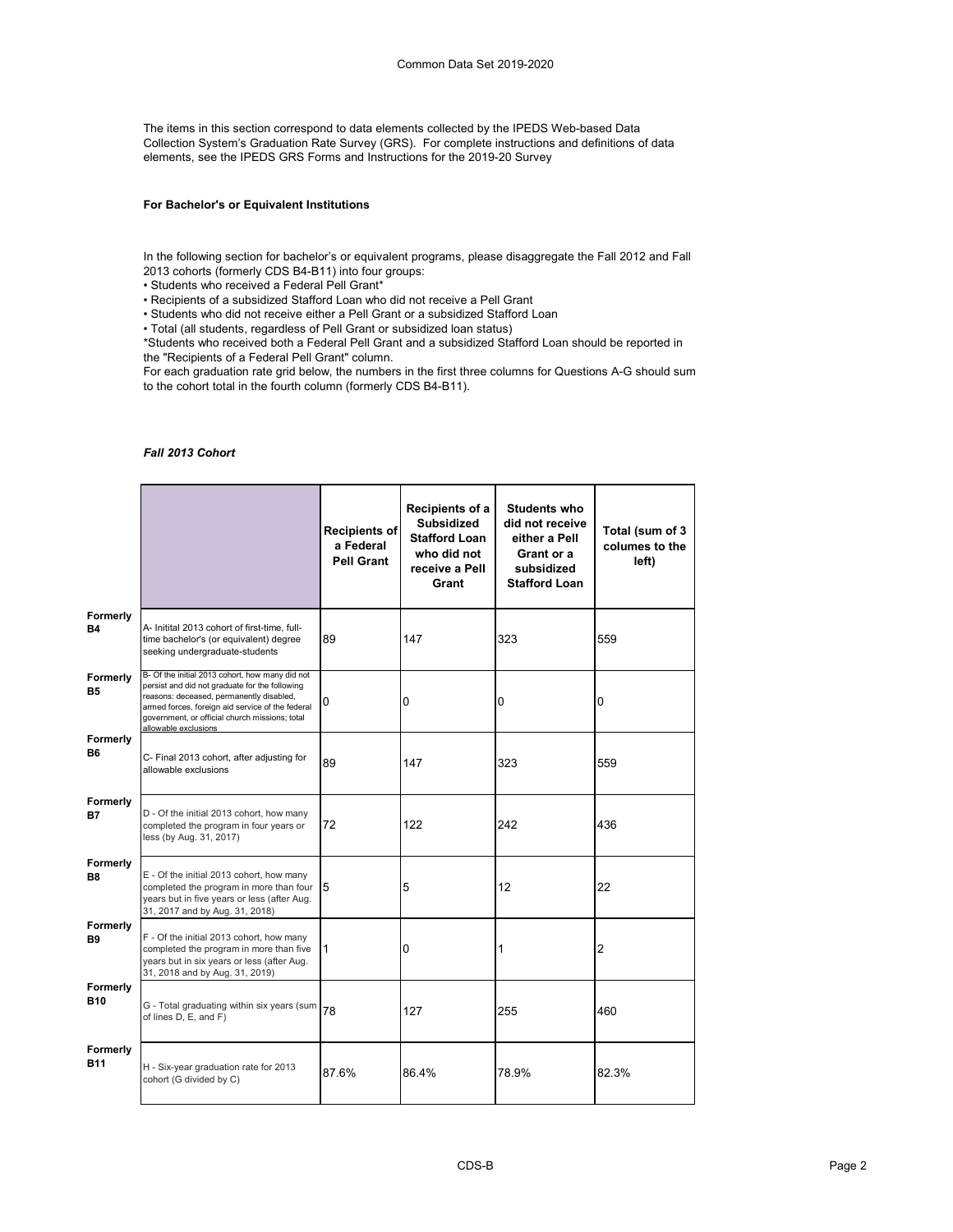# *Fall 2012 Cohort*

|                        |                                                                                                                                                                                                                                                                             | <b>Recipients of</b><br>a Federal<br><b>Pell Grant</b> | Recipients of a<br><b>Subsidized</b><br><b>Stafford Loan</b><br>who did not<br>receive a Pell<br>Grant | <b>Students who</b><br>did not receive<br>either a Pell<br>Grant or a<br>subsidized<br><b>Stafford Loan</b> | Total (sum of 3<br>columes to the<br>left) |
|------------------------|-----------------------------------------------------------------------------------------------------------------------------------------------------------------------------------------------------------------------------------------------------------------------------|--------------------------------------------------------|--------------------------------------------------------------------------------------------------------|-------------------------------------------------------------------------------------------------------------|--------------------------------------------|
| Formerly<br><b>B4</b>  | A- Initital 2012 cohort of first-time, full-<br>time bachelor's (or equivalent) degree<br>seeking undergraduate-students                                                                                                                                                    | 110                                                    | 167                                                                                                    | 314                                                                                                         | 591                                        |
| Formerly<br><b>B5</b>  | B- Of the initial 2012 cohort, how many did not<br>persist and did not graduate for the following<br>reasons: deceased, permanently disabled,<br>armed forces, foreign aid service of the federal<br>government, or official church missions; total<br>allowable exclusions | 0                                                      | 0                                                                                                      | 0                                                                                                           | 0                                          |
| Formerly<br><b>B6</b>  | C- Final 2012 cohort, after adjusting for<br>allowable exclusions                                                                                                                                                                                                           | 110                                                    | 167                                                                                                    | 314                                                                                                         | 591                                        |
| Formerly<br>В7         | D - Of the initial 2012 cohort, how many<br>completed the program in four years or<br>less (by Aug. 31, 2016)                                                                                                                                                               | 99                                                     | 143                                                                                                    | 252                                                                                                         | 494                                        |
| Formerly<br><b>B8</b>  | E - Of the initial 2012 cohort, how many<br>completed the program in more than four<br>years but in five years or less (after Aug.<br>31, 2016 and by Aug. 31, 2017)                                                                                                        | 1                                                      | 5                                                                                                      | 11                                                                                                          | 17                                         |
| Formerly<br><b>B9</b>  | F - Of the initial 2012 cohort, how many<br>completed the program in more than five<br>years but in six years or less (after Aug.<br>31, 2017 and by Aug. 31, 2018)                                                                                                         | $\Omega$                                               | 2                                                                                                      | 0                                                                                                           | $\overline{2}$                             |
| Formerly<br><b>B10</b> | G - Total graduating within six years (sum<br>of lines D, E, and F)                                                                                                                                                                                                         | 100                                                    | 150                                                                                                    | 263                                                                                                         | 513                                        |
| Formerly<br><b>B11</b> | H - Six-year graduation rate for 2012<br>cohort (G divided by C)                                                                                                                                                                                                            | 90.9%                                                  | 89.8%                                                                                                  | 83.8%                                                                                                       | 86.8%                                      |

### **For Two-Year Institutions**

Please provide data for the 2016 cohort if available. If 2015 cohort data are not available, provide data for the 2015 cohort.

*2016 Cohort*

| <b>B12</b> | Initial 2016 cohort, total of first-time, full-time degree/certificate-seeking students:                                                                                                                                                                                        |  |
|------------|---------------------------------------------------------------------------------------------------------------------------------------------------------------------------------------------------------------------------------------------------------------------------------|--|
| <b>B13</b> | Of the initial 2016 cohort, how many did not persist and did not graduate for the<br>following reasons: death, permanent disability, service in the armed forces, foreign<br>aid service of the federal government, or official church missions; total allowable<br>exclusions: |  |
| <b>B14</b> | Final 2016 cohort, after adjusting for allowable exclusions (Subtract question B13<br>from question B12):                                                                                                                                                                       |  |
| <b>B15</b> | Completers of programs of less than two years duration (total):                                                                                                                                                                                                                 |  |
| <b>B16</b> | Completers of programs of less than two years within 150 percent of normal time:                                                                                                                                                                                                |  |
| <b>B17</b> | Completers of programs of at least two but less than four years (total):                                                                                                                                                                                                        |  |